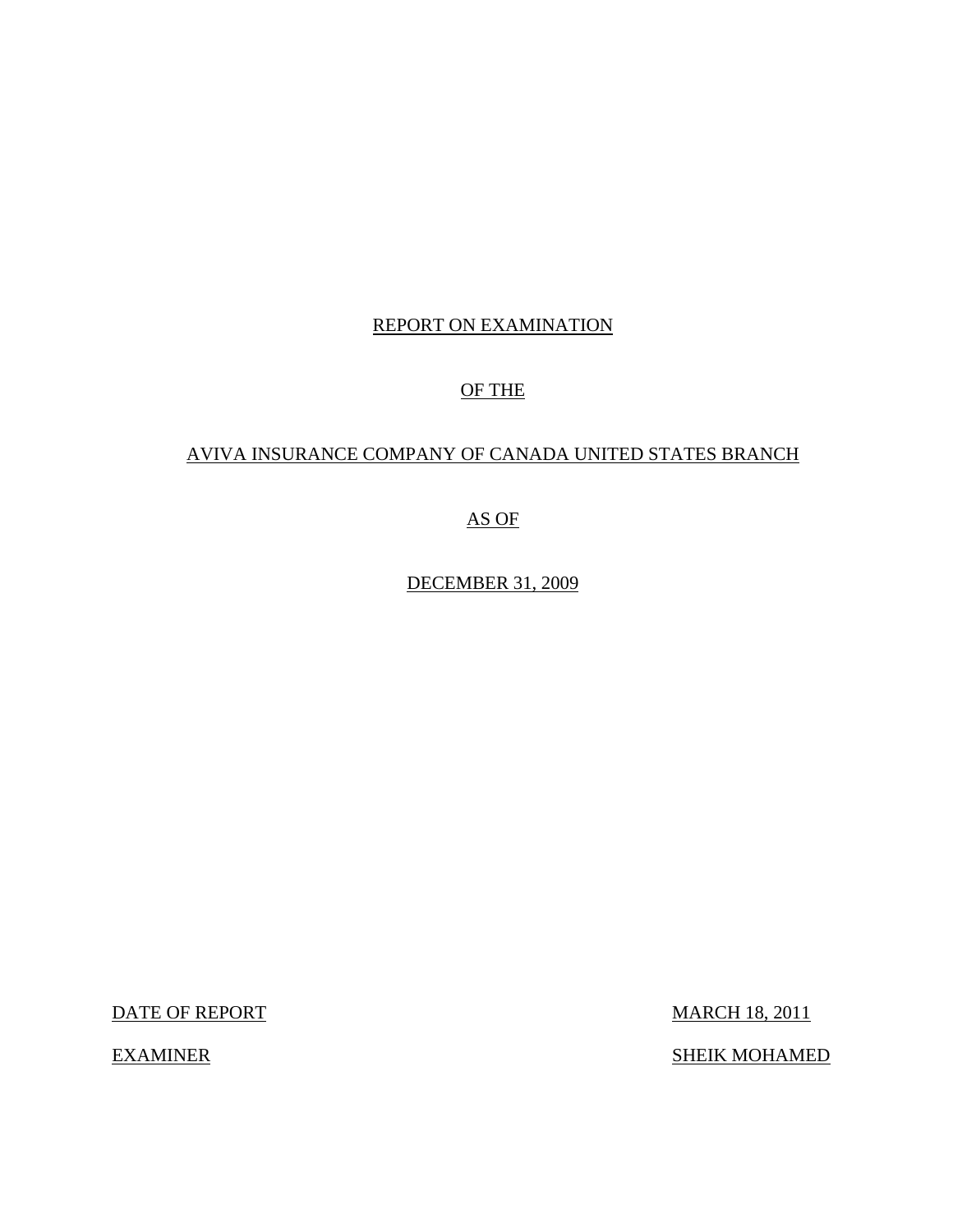# TABLE OF CONTENTS

# ITEM NO.

# PAGE NO.

| 1. | Scope of examination                                                                                                                                             | 2                            |
|----|------------------------------------------------------------------------------------------------------------------------------------------------------------------|------------------------------|
| 2. | Description of Branch                                                                                                                                            | 3                            |
|    | A. Management<br>B. Territory and plan of operation<br>C. Reinsurance<br>D. Holding company system<br>E. Significant operating ratios<br>F. Accounts and records | 3<br>5<br>6<br>7<br>10<br>10 |
| 3. | <b>Financial statements</b>                                                                                                                                      | 12                           |
|    | A. Balance sheet<br>B. Statement of income<br>C. Capital and surplus<br>D. Trusteed surplus statement                                                            | 12<br>14<br>15<br>16         |
| 4. | Losses and loss adjustment expenses                                                                                                                              | 17                           |
| 5. | Compliance with prior report on examination                                                                                                                      | 17                           |
| 6. | Summary of comments and recommendations                                                                                                                          | 19                           |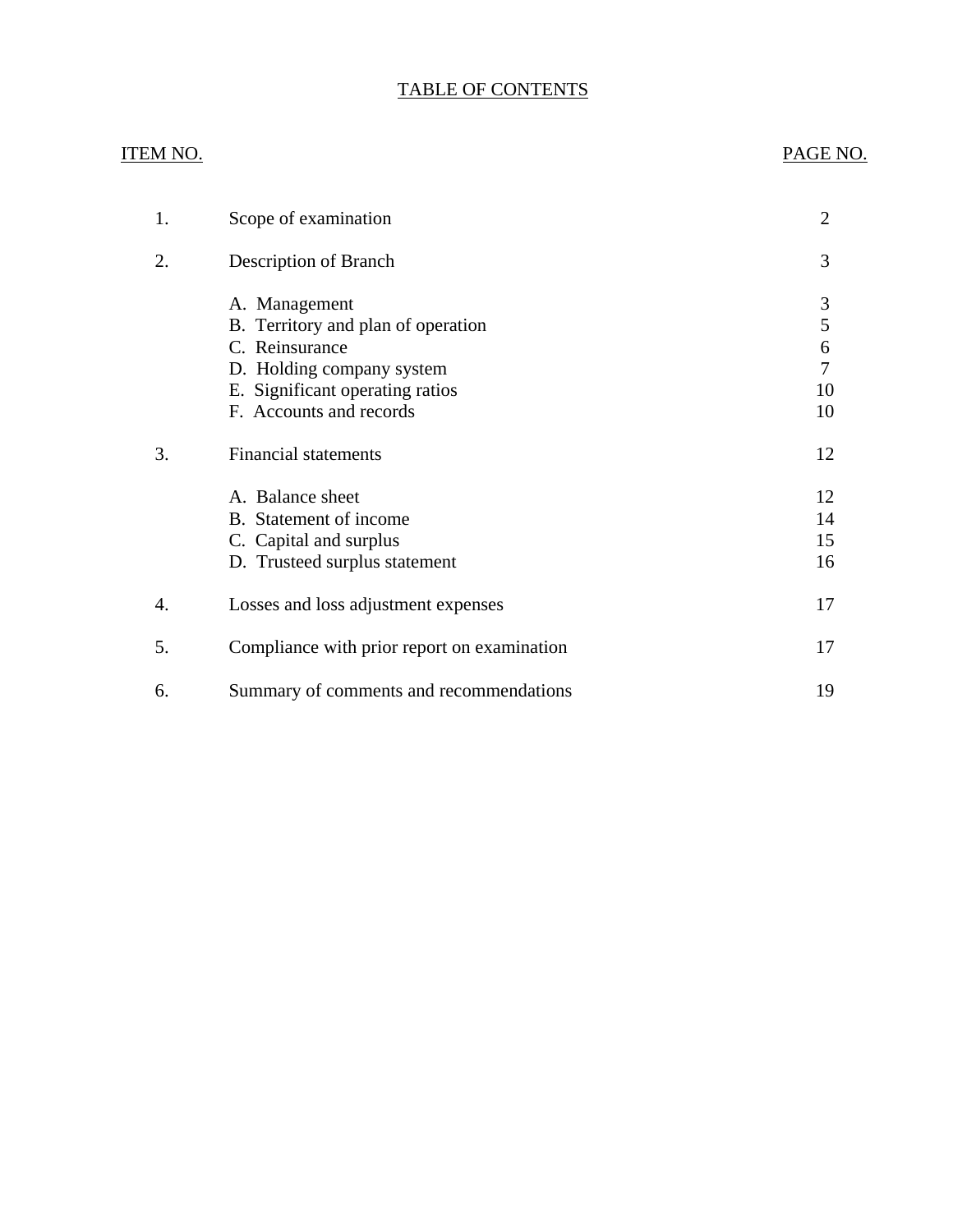

STATE OF NEW YORK INSURANCE DEPARTMENT 25 BEAVER STREET NEW YORK, NEW YORK 10004

March 16, 2011

Honorable James J. Wrynn Superintendent of Insurance Albany, New York 12257

Sir:

Pursuant to the requirements of the New York Insurance Law, and in compliance with the instructions contained in Appointment Number 30597 dated September 16, 2010 attached hereto, I have made an examination into the condition and affairs of Aviva Insurance Company of Canada, United States Branch ("U.S. Branch") as of December 31, 2009, and submit the following report thereon.

Wherever the designation "the Branch" appears herein without qualification, it should be understood to indicate Aviva Insurance Company of Canada, United States Branch.

Wherever the term "Department" appears herein without qualification, it should be understood to mean the New York Insurance Department.

The examination was conducted at the Branch's home office located at 2206 Eglinton Avenue East, Scarborough, Ontario, Canada M1L 4S8.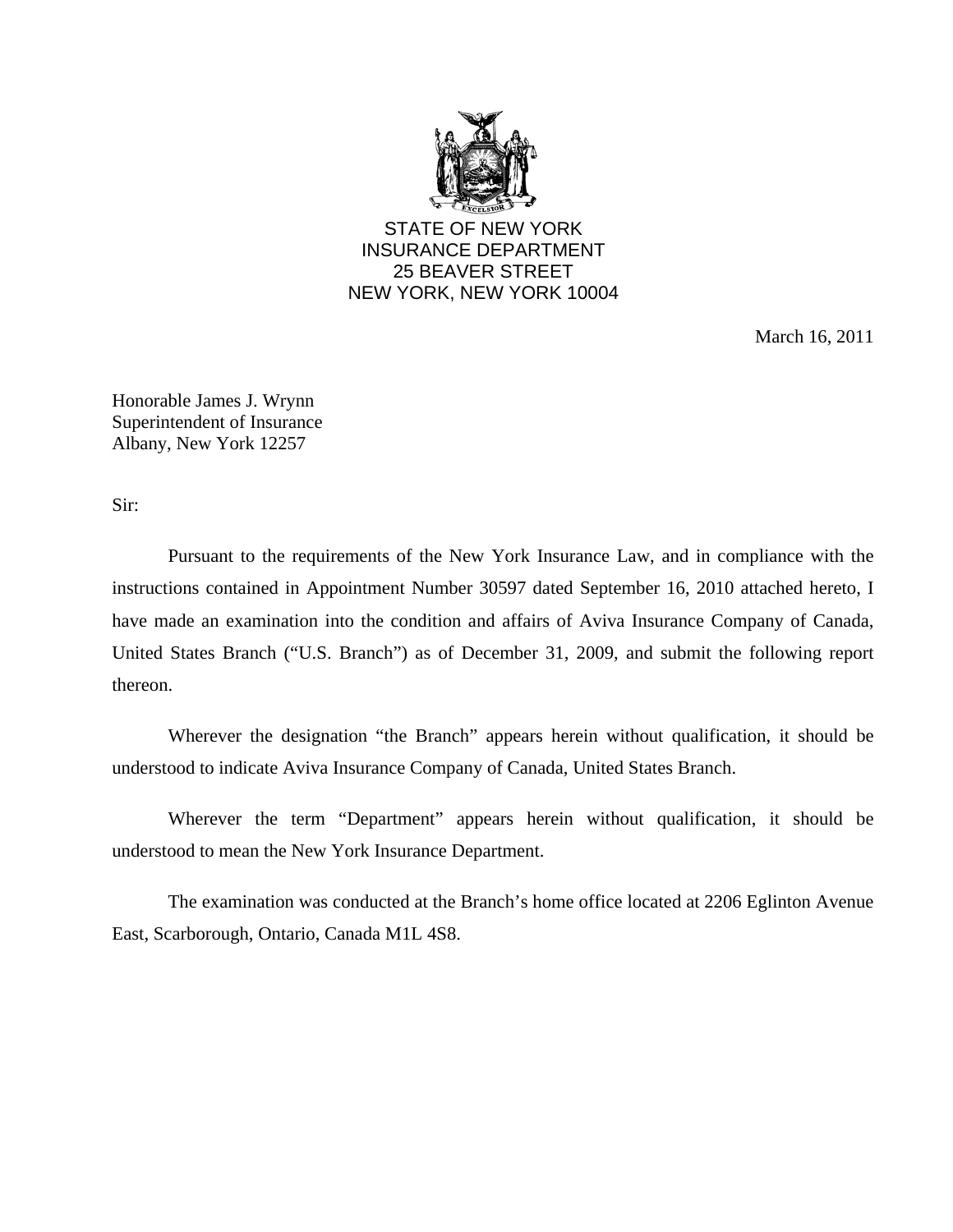#### 1. SCOPE OF EXAMINATION

<span id="page-3-0"></span>The Department has performed a single-state examination of Aviva Insurance Company of Canada, United States Branch*.* The previous examination was conducted as of December 31, 2005. This examination covered the four year period from January 1, 2006 through December 31, 2009. Transactions occurring subsequent to this period were reviewed where deemed appropriate by the examiner.

This examination was conducted in accordance with the National Association of Insurance Commissioners ("NAIC") Financial Condition Examiners Handbook ("Handbook"), which requires that we plan and perform the examination to evaluate the financial condition and identify prospective risks of the Branch by obtaining information about the Branch including corporate governance, identifying and assessing inherent risks within the Branch and evaluating system controls and procedures used to mitigate those risks. This examination also includes assessing the principles used and significant estimates made by management, as well as evaluating the overall financial statement presentation, management's compliance with Statutory Accounting Principles and annual statement instructions when applicable to domestic state regulations.

All financially significant accounts and activities of the Branch were considered in accordance with the risk-focused examination process. The examiners also relied upon audit work performed by the Branch's independent public accountants when appropriate.

This examination report includes a summary of significant findings for the following items as called for in the Financial Condition Examiners Handbook of the NAIC:

> Significant subsequent events Branch history Corporate records Management and control Fidelity bonds and other insurance Territory and plan of operation Growth of Branch Loss experience Reinsurance Accounts and records Financial statements Summary of recommendations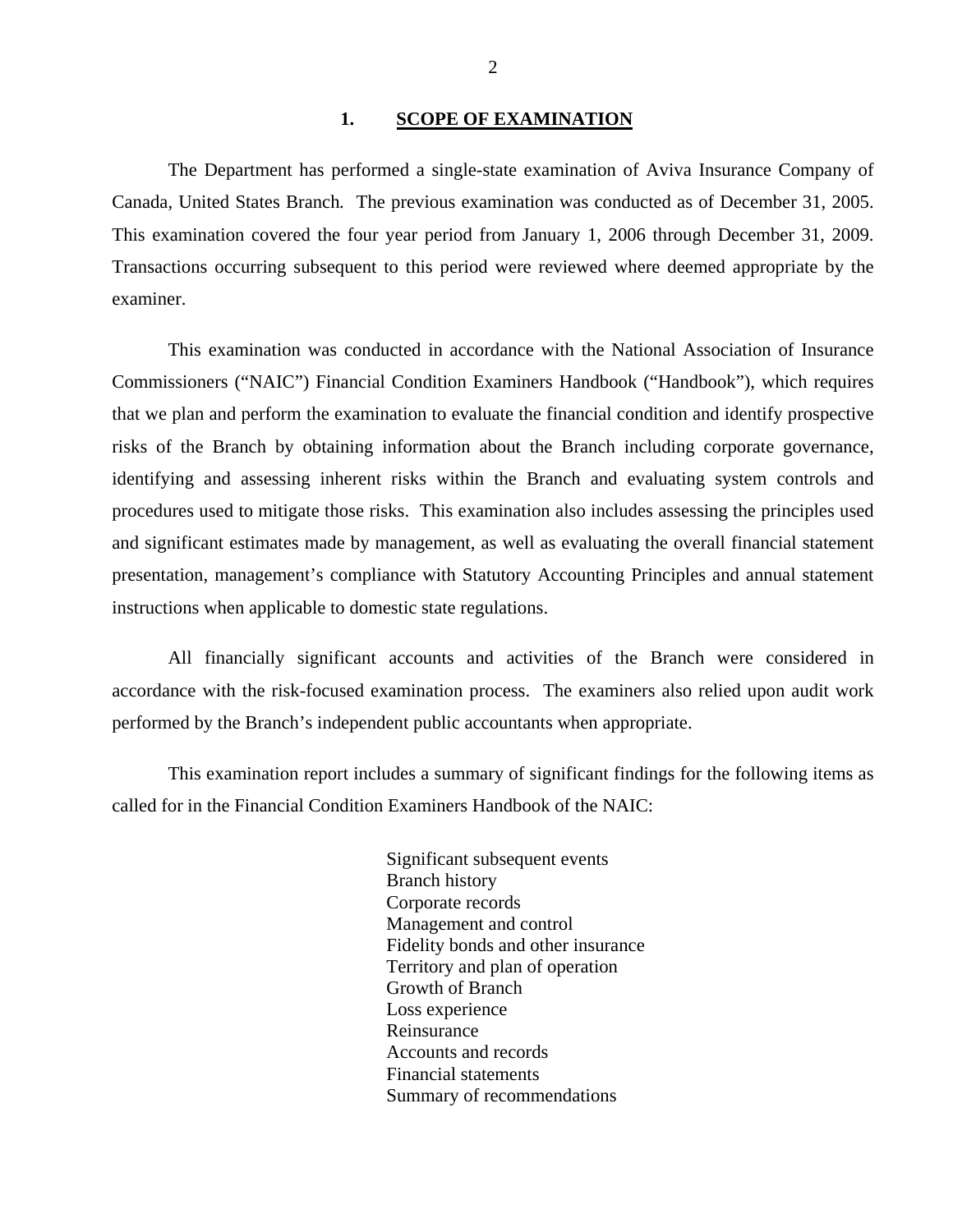<span id="page-4-0"></span>A review was also made to ascertain what action was taken by the Branch with regard to comments and recommendations contained in the prior report on examination.

This report on examination is confined to financial statements and comments on those matters that involve departures from laws, regulations or rules, or that are deemed to require explanation or description.

#### **2. DESCRIPTION OF BRANCH**

The Branch was licensed in the State of New York on December 31, 1978 as the United States Branch of Simcoe and Erie General Insurance Company, an insurer incorporated under the laws of the province of Ontario, Canada on February 26, 1959.

The Branch operated as a reinsurer only until 1985, when it discontinued underwriting and commenced the run off of its reinsurance operations. In June 1990, the Branch began writing surety business on a direct basis. The Branch discontinued writing surety in 2000.

On February 21, 1996, the Branch changed its name to GAN General Insurance Company, U.S. Branch ("GAN General"). On December 30, 1999, GAN General was purchased by CGU Insurance Company of Canada ("CGU"), and amalgamated into that Company. On March 23, 2000, the Branch changed its name to CGU Insurance Company of Canada, U.S. Branch.

Effective May 5, 2003, CGU Insurance Company of Canada changed its name to Aviva Insurance Company of Canada and the Branch adopted its current title.

#### A. Management

On September 22, 2000, the Branch appointed Mr. Kenneth Ottenbreit as its United States manager. For the period under examination, the Branch was managed by its Home Office, Aviva Insurance Company of Canada, located in Ontario, Canada. All expenses for the operation of the Branch were paid by the Home Office and there was no allocation of expenses to the Branch.

Pursuant to the Branch's charter and by-laws, management of the Branch is vested in a board of directors consisting of not less than nine nor more than twenty-one members. At December 31, 2009, the board of directors was comprised of the following eleven members: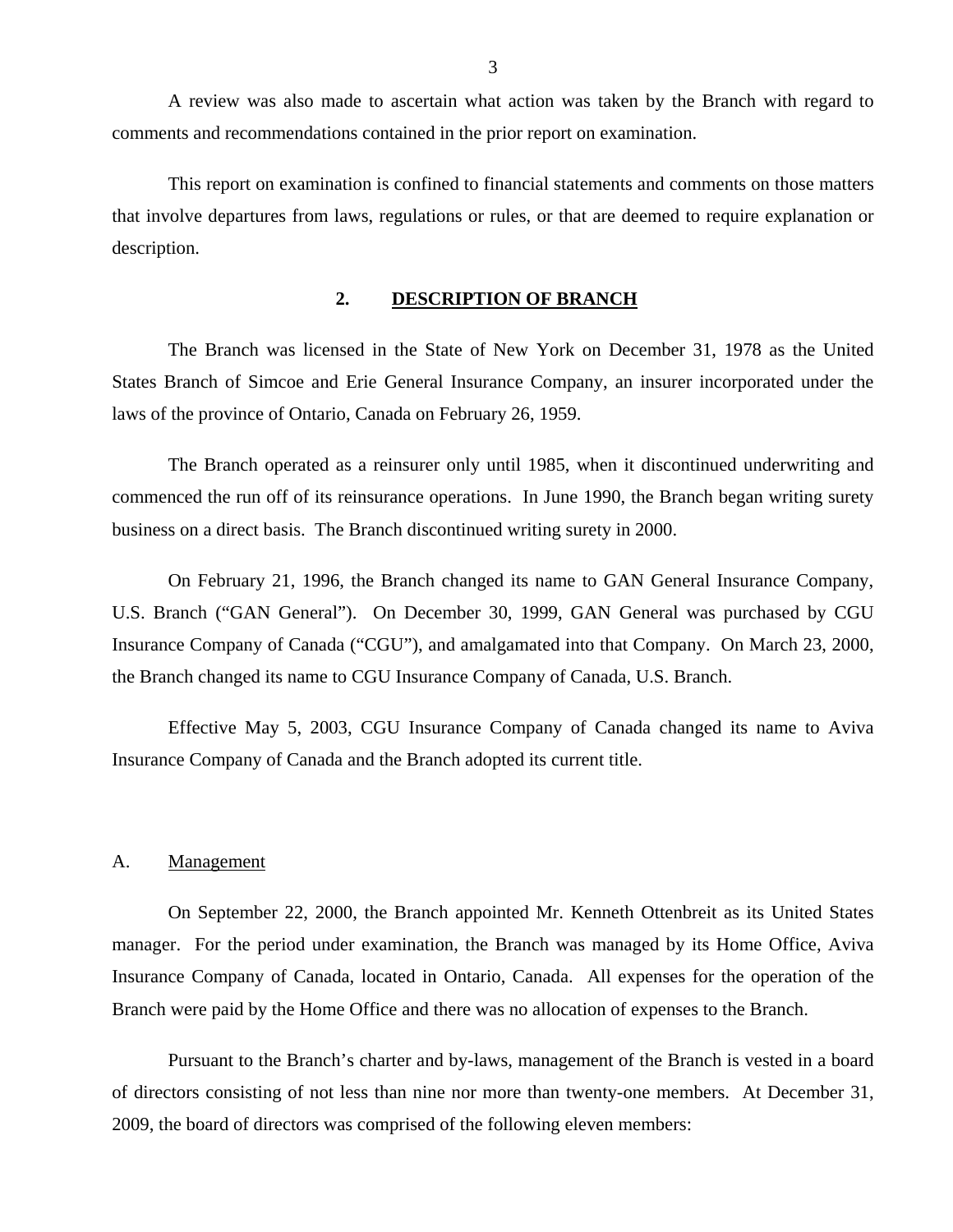| Name and Residence                     | Principal Business Affiliation                                                       |
|----------------------------------------|--------------------------------------------------------------------------------------|
| Brian W. Barr                          | Chairman & Chief Executive Officer,                                                  |
| Orillia, Ontario                       | MedProDirect Inc.                                                                    |
| J. Charles Caty<br>Oakville, Ontario   | Retired                                                                              |
| Thomas C. Godlasky                     | President & Chief Executive Officer,                                                 |
| West Des Moines, IA                    | Aviva USA Corporation                                                                |
| <b>Richard Hoskins</b><br>Glencoe, IL  | Executive Vice President &<br>Chief Financial Officer,<br><b>Aviva North America</b> |
| David H. Laidley                       | Chairman Emeritus,                                                                   |
| Westmount, Quebec                      | Deloitte & Touche LLP                                                                |
| M. Theresa McLeod<br>Toronto, Ontario  | Retired                                                                              |
| J. William Rowley                      | Chairman Emeritus,                                                                   |
| Toronto, Ontario                       | McMillan LLP                                                                         |
| C. Wesley M. Scott<br>Toronto, Ontario | Retired                                                                              |
| Michael M. Shaw<br>Calgary, Alberta    | Retired                                                                              |
| Robin L. Spencer                       | President & Chief Executive Officer,                                                 |
| Toronto, Ontario                       | Aviva Canada Inc.                                                                    |
| Louise Vaillancourt-Chatillon          | President,                                                                           |
| Montreal, Quebec                       | LV Conseils                                                                          |

A review of the minutes of the board of directors' meetings held during the examination period indicated that the meetings were generally well attended and each board member has an acceptable record of attendance.

As of December 31, 2009, the principal officers of the Branch were as follows: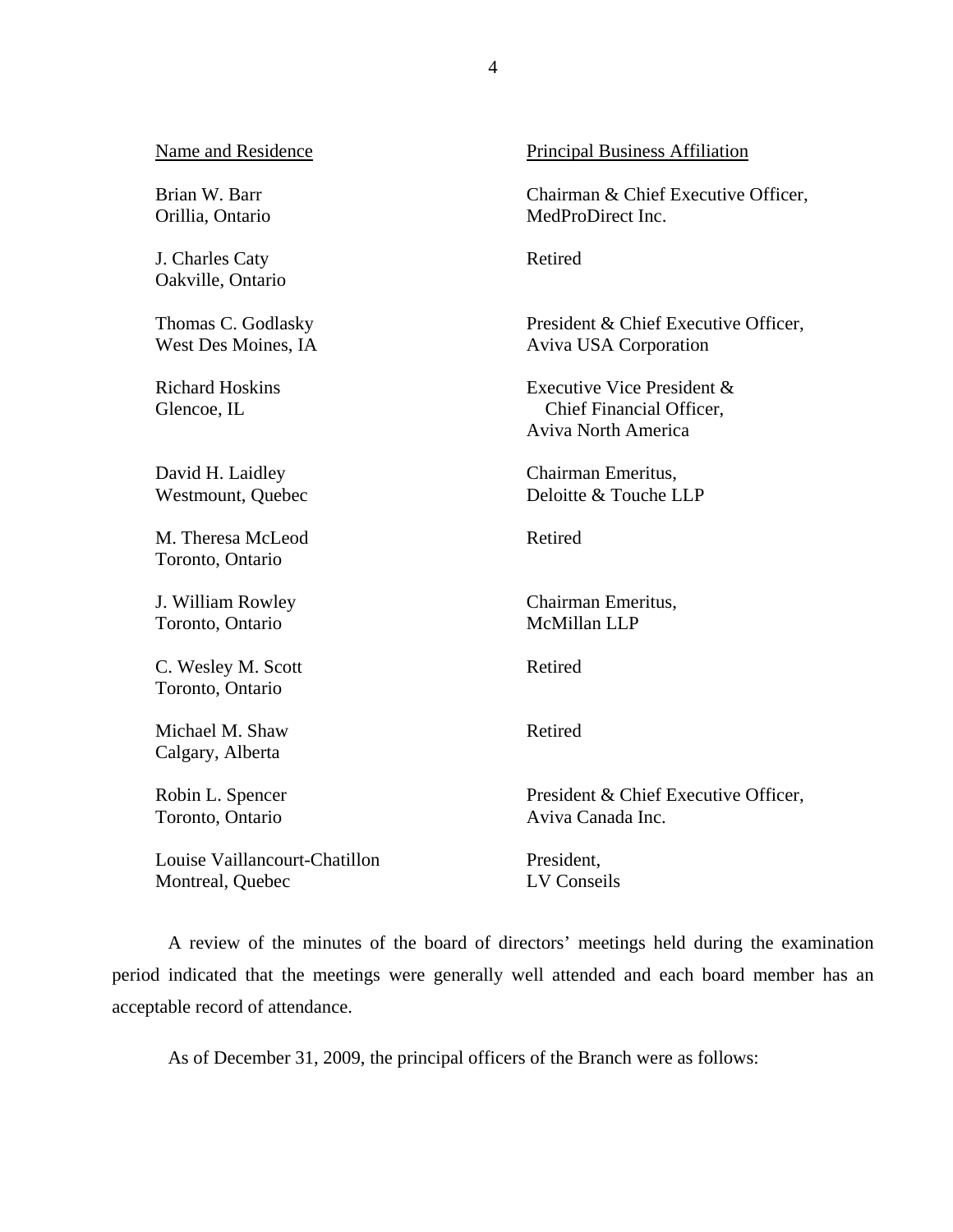| Name                                  | Title                                                                                                          |
|---------------------------------------|----------------------------------------------------------------------------------------------------------------|
| Robin L. Spencer<br>James B. Falle    | President & Chief Executive Officer<br><b>Executive Vice President, Chief Financial</b><br>Officer & Treasurer |
| Catherine A. Novick<br>Chris Townsend | Senior Vice President & Chief Accountant<br>Senior Vice President & Chief Actuary                              |

Pursuant to the provisions of Section 1315 of the New York Insurance Law, an alien insurer is required to maintain in the United States, trusteed assets for the security of all its policyholders and creditors within the United States and to appoint a trustee of such assets. Under the terms of a deed of trust dated August 14, 1978, the Branch designated Citibank, NA as its United States trustee. The deed provides that legal title to the trusteed assets shall be vested in the trustee and authorizes the trustee to sell or collect any security or property and to invest or reinvest the proceeds thereof upon written direction of the manager.

Citibank, NA, is also the custodian of the required securities on deposit with the Superintendent pursuant to Section 1314 of the New York Insurance Law.

#### B. Territory and Plan of Operation

As of December 31, 2009, the Branch was licensed to write business in New York only. As part of the sale of the GAN General to the CGU Insurance Group, the Branch submitted a new plan of operation. This plan included the relocation of the Branch's book of accounts and claim files to Ontario, Canada. This Department approved the plan on September 22, 2000.

As of the examination date, the Branch was authorized to transact the kinds of insurance as defined in the following numbered paragraphs of Section 1113(a) of the New York Insurance Law:

| 3<br>Accident & health<br>Fire<br>4<br>5<br>Water damage<br>6<br>Burglary and theft<br>Boiler and machinery<br>9<br>Collision<br>12<br>13 | Paragraph | Line of Business          |
|-------------------------------------------------------------------------------------------------------------------------------------------|-----------|---------------------------|
|                                                                                                                                           |           |                           |
|                                                                                                                                           |           |                           |
|                                                                                                                                           |           | Miscellaneous property    |
|                                                                                                                                           |           |                           |
|                                                                                                                                           |           |                           |
|                                                                                                                                           |           |                           |
|                                                                                                                                           |           |                           |
|                                                                                                                                           |           | Personal injury liability |

5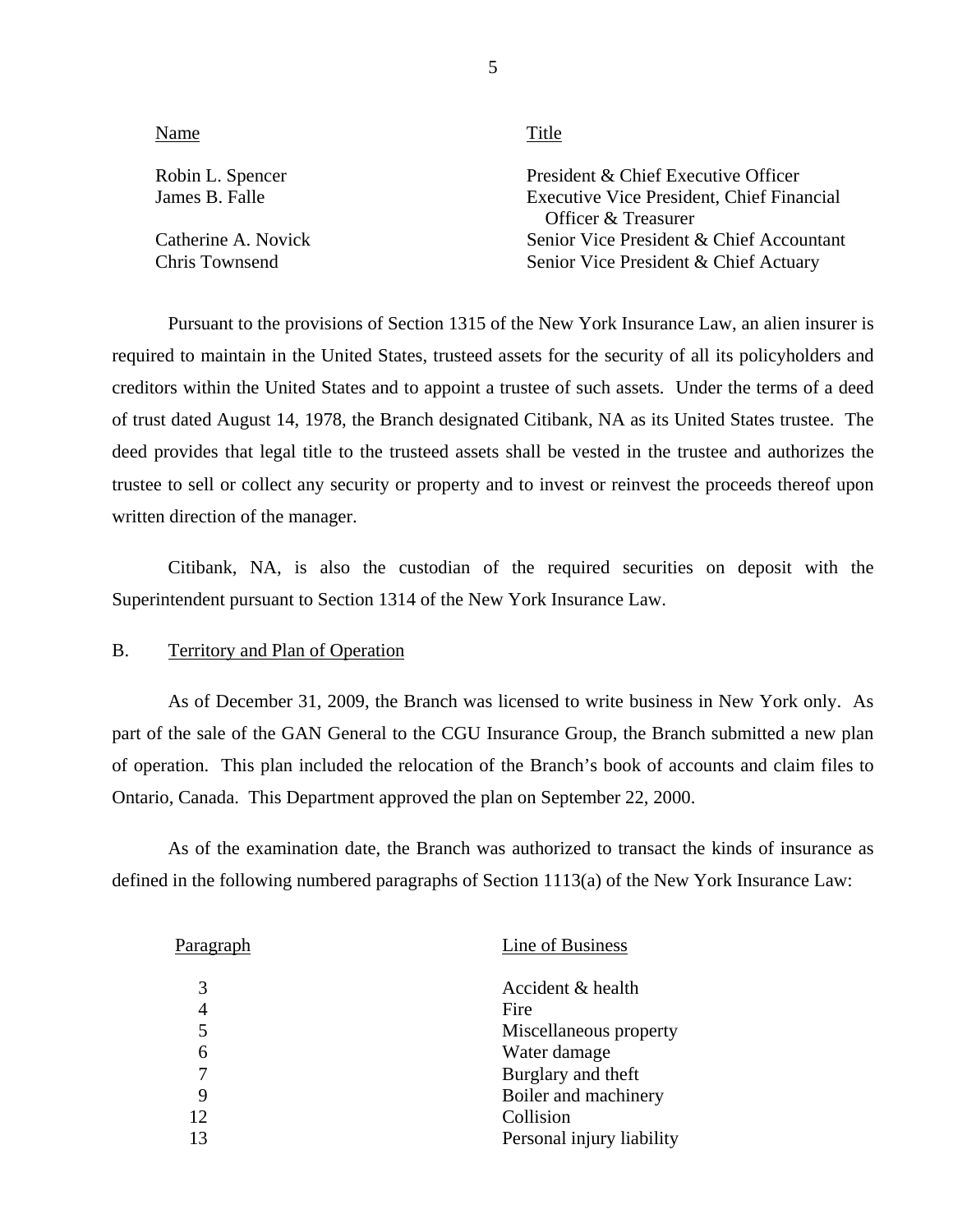<span id="page-7-0"></span>

| Line of Business                               |
|------------------------------------------------|
| Property damage liability                      |
| Workers' compensation and employers' liability |
| Fidelity and surety                            |
| Credit                                         |
| Motor vehicle and aircraft physical damage     |
| Marine and inland marine                       |
| Marine protection and indemnity                |
|                                                |

The Branch is also authorized to write such workers' compensation insurance as may be incident to coverages contemplated under paragraph 20 and 21 of Section 1113(a) of the New York Insurance Law, including the insurances described in the Longshoremen's and Harbor Workers' Compensation Act (Public Law No.  $803$ ,  $69<sup>th</sup>$  Congress as amended; 33USC Section 901 it seq. as amended) to the extent permitted by certified copy of its charter document on file with this Department, provided, however, that the authority conferred by the license shall be limited to the writing of contracts issued for delivery in the United States, insuring risks of policyholders within the United States.

During the period under examination, the Branch did not have any direct premiums written.

#### C. Reinsurance

The bulk of the Branch's business was the assumption of insurance from other companies. During the period of the examination, the Branch continued to run-off its assumed reinsurance business. All of its ceded reinsurance contracts have been in run-off since 1985.

Prior to the run-off, the Branch had structured its ceded reinsurance program to limit its maximum exposure to any one risk as follows:

Type of Contract Cession Quota share Effective January 1, 1979 – June 30, 1982: 80% of \$500,000 per occurrence in any one class of business per policy from any one original ceding

100% Authorized

authorized to write except surety.

company for all lines of business the branch is

6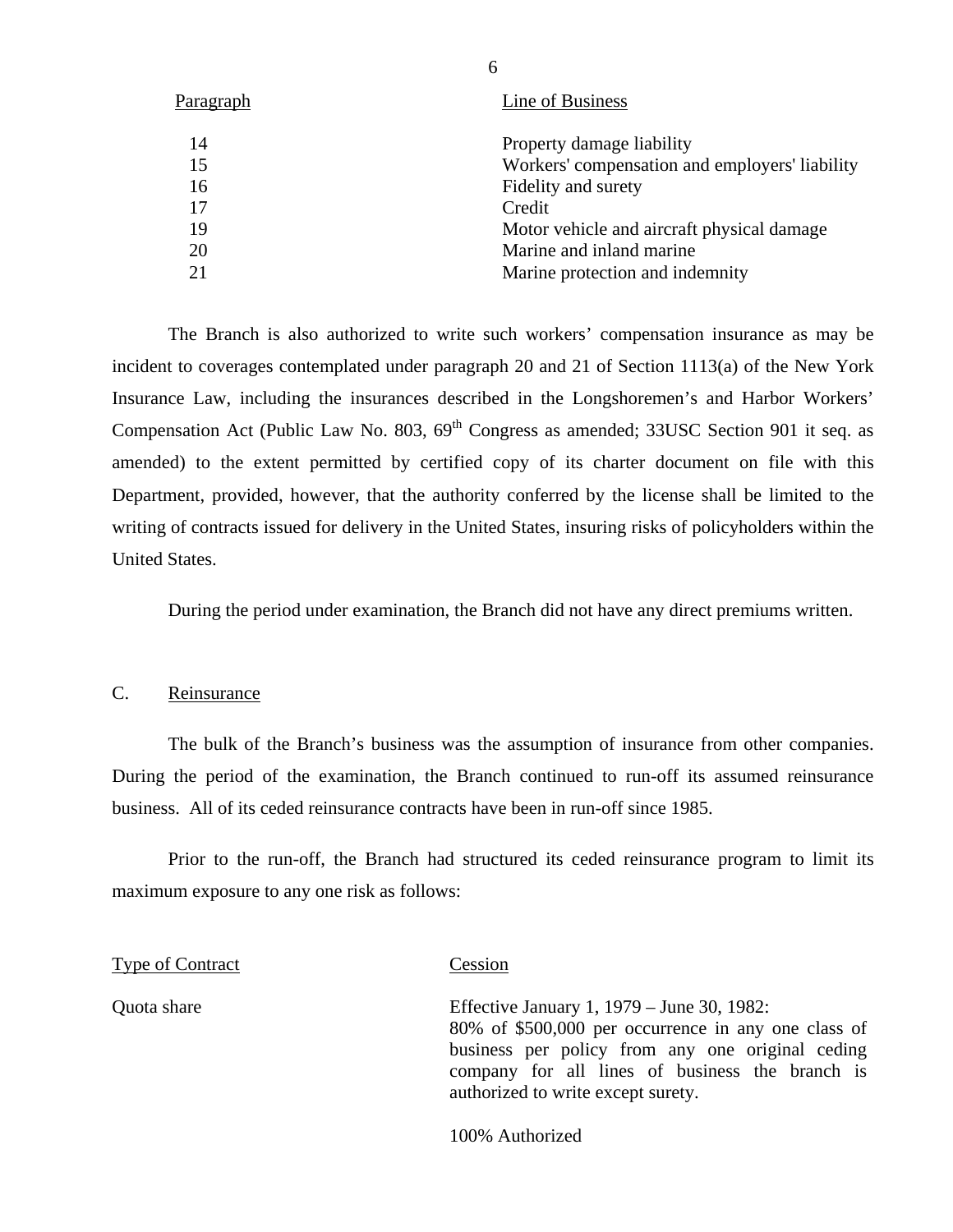<span id="page-8-0"></span>

Effective July 1, 1982 – December 31, 1983: 80% of the Branch's net liability under each and every contract of insurance and/or reinsurance issued by the Branch.

71.75% Authorized 28.25% Unauthorized

Effective January 1, 1984 – December 31, 1984: 56.25% of the Branch's net liability under each and every contract of insurance and/or reinsurance issued by the Branch.

73.4% Authorized 26.6% Unauthorized

All ceded reinsurance agreements in effect prior to the run-off date were reviewed and found to contain the required clauses, including an insolvency clause meeting the requirements of Section 1308 of the New York Insurance Law.

A review of the Schedule F data reported by the Branch in its filed annual statement was found to accurately reflect its reinsurance transactions. Additionally, management has represented that all material ceded reinsurance agreements transfer both underwriting and timing risk as set forth in NAIC Accounting Practices and Procedures Manual Statements of Statutory Accounting Principles ("SSAP") No. 62. The Branch did not do a risk transfer analysis but did provide an attestation from the Branch's chief executive officer and chief financial officer pursuant to Department Circular Letter No. 8. Additionally, an examination review indicated that the Branch was not a party to any finite reinsurance agreements. All ceded reinsurance agreements were accounted for utilizing reinsurance accounting as set forth in SSAP No. 62.

#### D. Holding Company System

Aviva Insurance Company of Canada (U.S. Branch) is a member of a holding company system and is subject to the provisions of Article 15 of the New York Insurance Law. The immediate parent, Aviva Canada Inc., owns 100% of the issued and outstanding stock of Aviva Insurance Company of Canada (the "Home Office"). The ultimate parent is Aviva plc (UK).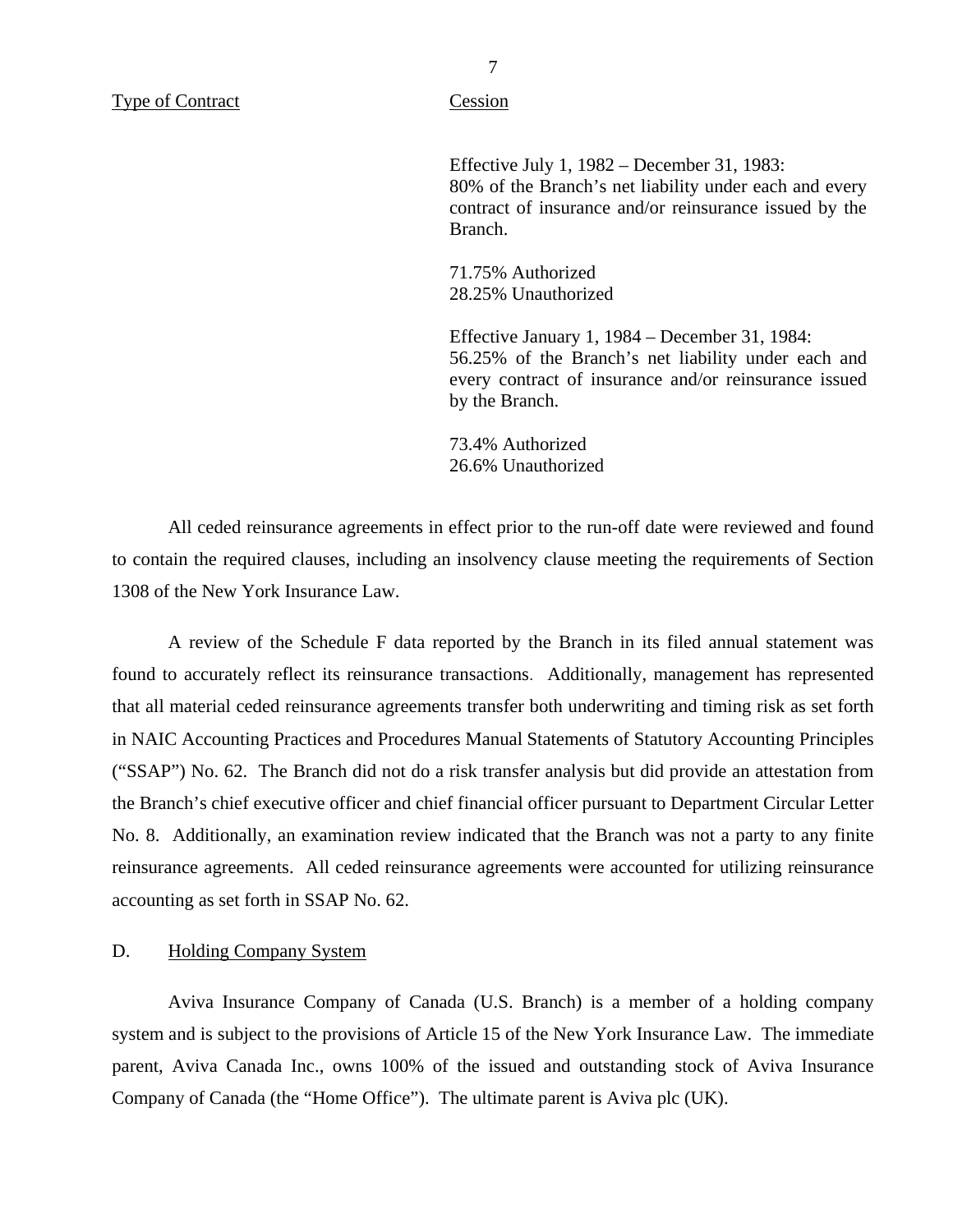Pursuant to Section 1502 of the New York Insurance Law, transactions between the Branch and the Home Office are exempted from the filing requirements of Article 15 of the New York Insurance Law.

A review of the holding company registration statements filed with this Department indicated that such filings were complete and were filed in a timely manner except for the 2006 statement. Pursuant to Part 80-1.4 of Department Regulation 52, all controlled insurers are required to file an annual holding company registration statement (Form HC1) within 120 days following the end of its ultimate holding company's fiscal year. The Company's 2006 HC1 was not filed until June 28, 2007, which was 59 days late.

It is recommended in the future that the Branch file its annual holding company registration statements in a timely manner pursuant to the provisions of Part 80-1.4 of Department Regulation 52.

The following is a partial organizational chart of the holding company system at December 31, 2009: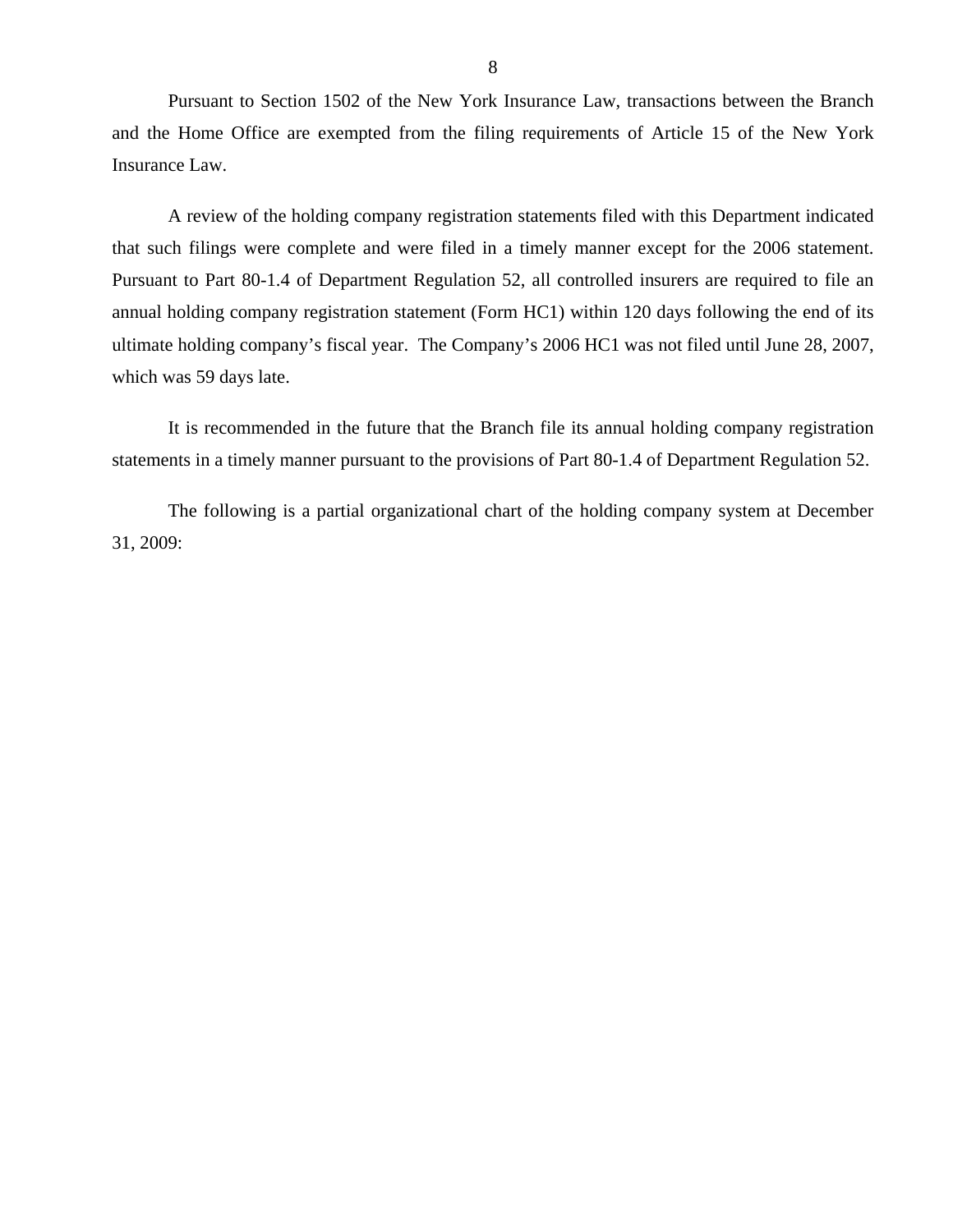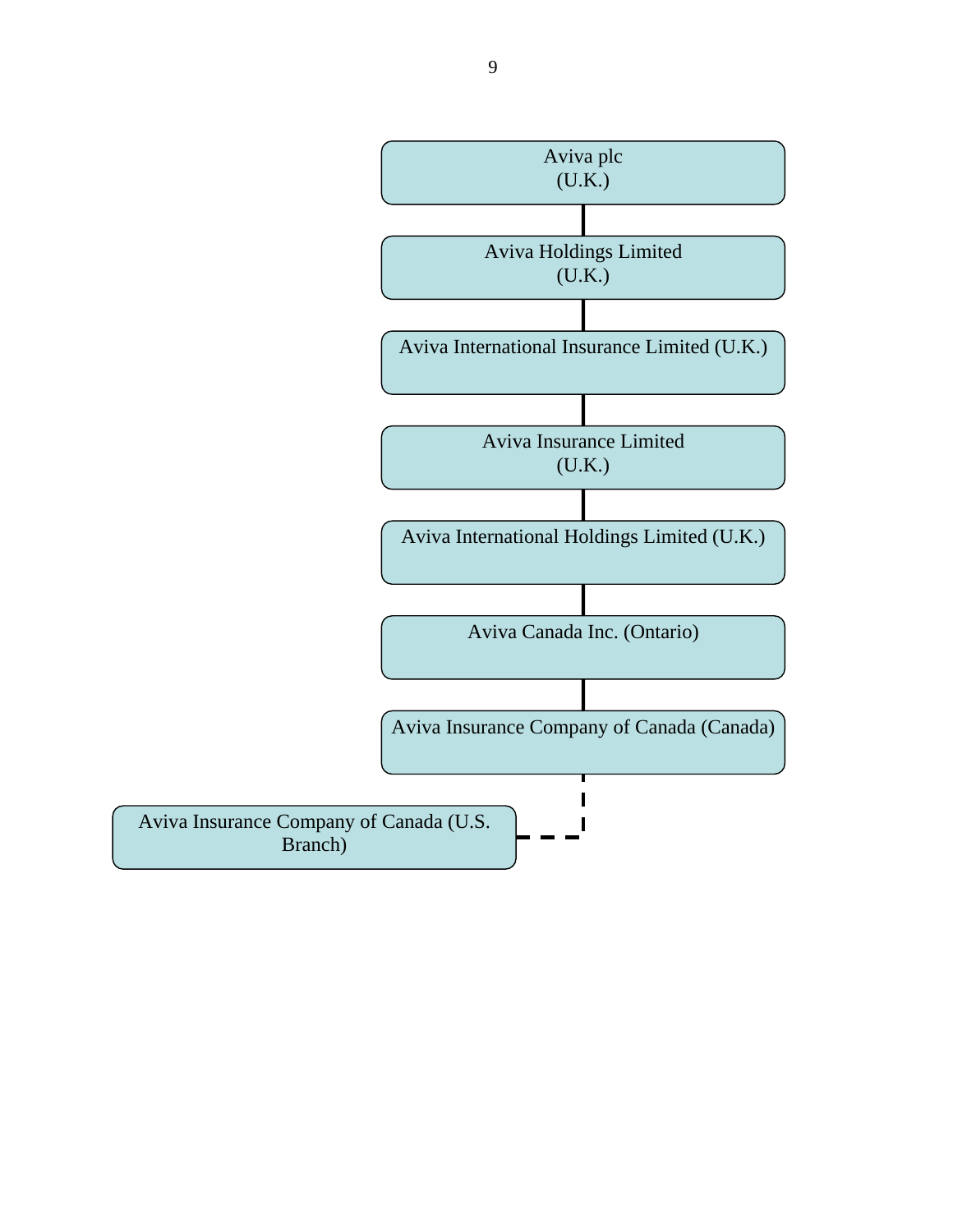At December 31, 2009, the Branch was party to the following agreements with other members of its holding company system:

#### Investment Management Agreement

Effective October 20, 2003, the Branch entered into an investment management agreement with Aviva Investment Canada, Inc., a corporation incorporated under the laws of the Province of Ontario, Canada. Pursuant to the agreement, Aviva Investment Canada, Inc. was appointed as the investment adviser to manage, invest and reinvest the Branch's investment portfolio for a management fee. This agreement was filed with the Department.

#### E. Significant Operating Ratios

The following ratios have been computed as of December 31, 2009, based upon the results of this examination:

| Net premiums written in 2009 as to surplus to policyholders                            | $0\%$ |
|----------------------------------------------------------------------------------------|-------|
| Liabilities to liquid assets (cash and invested assets less investments in affiliates) | 60%   |
| Premiums in course of collection to surplus as regards policyholders                   | $0\%$ |

All of the above ratios fall within the benchmark ranges set forth in the Insurance Regulatory Information System of the National Association of Insurance Commissioners.

The underwriting ratios were not calculated due to the fact that the Branch's business is in run off. Therefore, such ratios would not be meaningful.

### F. Accounts and Records

#### Record Retention

The Branch reported ceded reinsurance activities in its filed 2009 Annual Statement with several reinsurers. The examiner requested copies of these reinsurance contracts. However, the Branch was only able to produce one of the reinsurance contracts.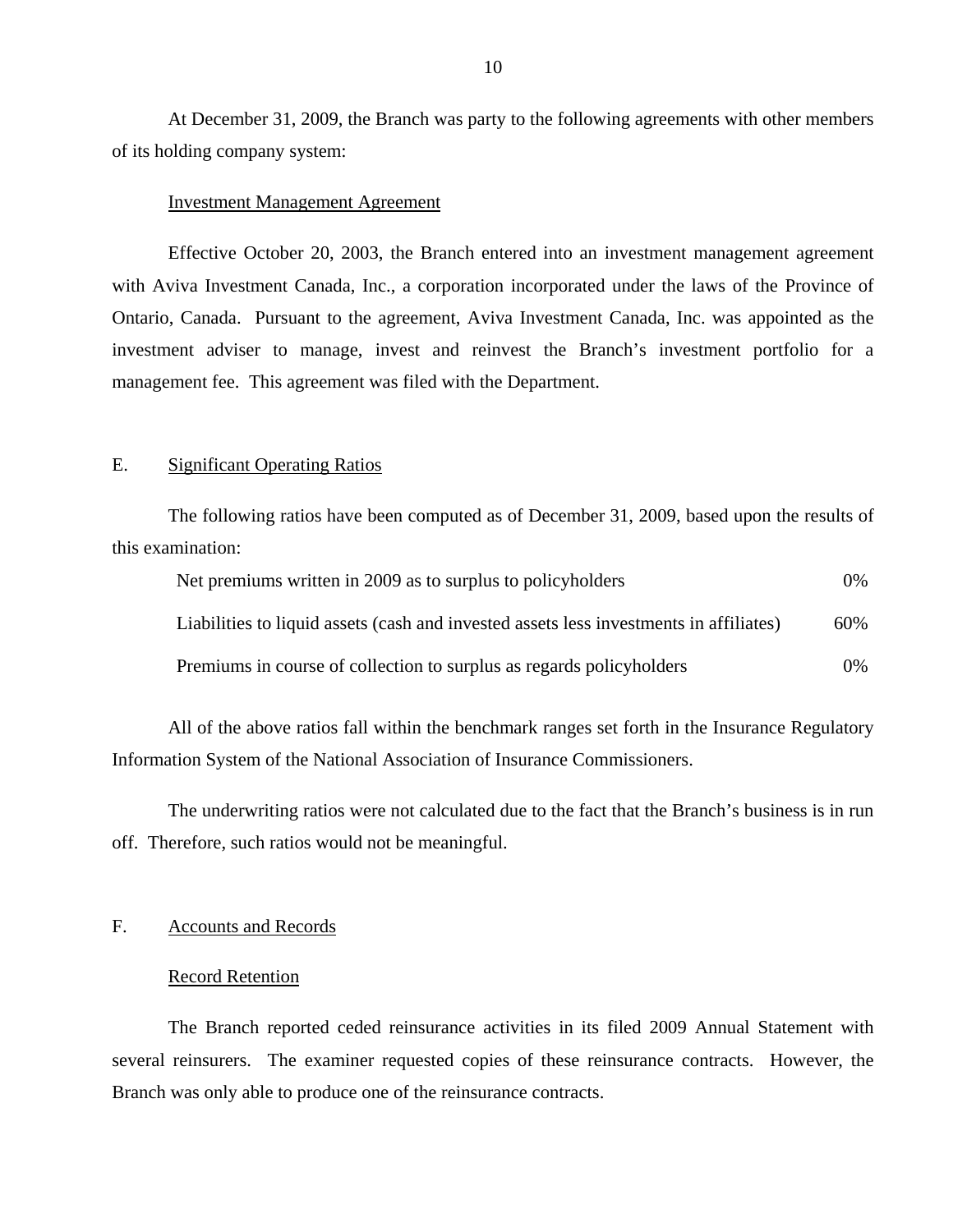It is recommended that the Branch maintain fully executed ceded reinsurance contacts of all active reinsurance contracts.

#### Assumed Reinsurance Payable on Paid and Case Losses and Loss Adjustment Expenses

A review of the NAIC's Reinsurance Assumed Jumpstart report indicated several instances where other companies were reporting ceded balances recoverable from the Branch, but the Branch was reporting \$0 or a lesser amount payable to the corresponding companies. Some of the items were determined to be timing differences and others were determined to have resulted from the ceding companies incorrectly coding the recoverables as due from the Branch rather than from Aviva Canada. The Branch was unable to resolve seven discrepancies totaling approximately \$1.5 million.

It is recommended that the Branch resolve the remaining discrepancies between itself and the ceding companies to determine if it has any unreported liabilities for assumed reinsurance balances payable.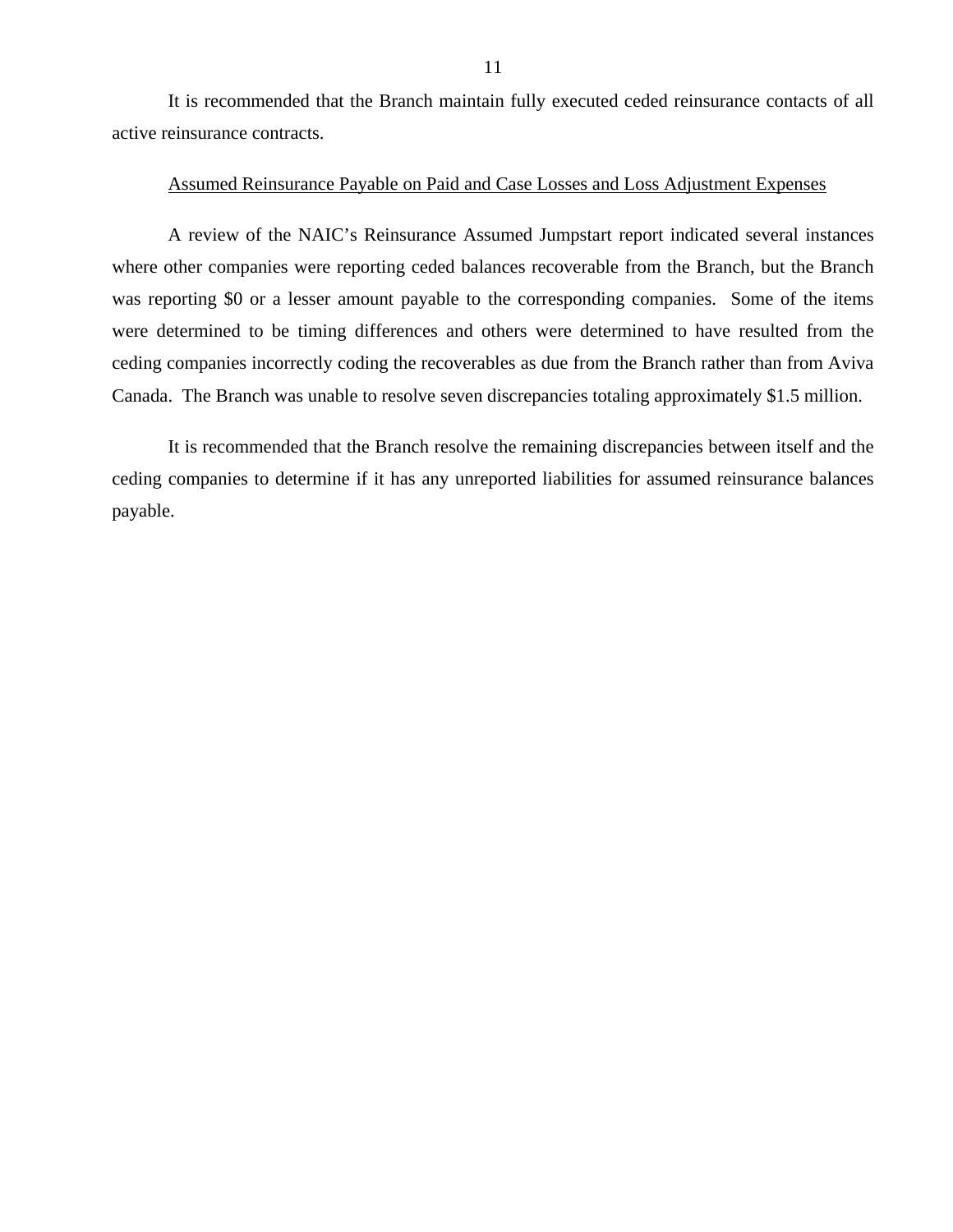# **3. FINANCIAL STATEMENTS**

# A Balance Sheet

The following shows the assets, liabilities and surplus as regards policyholders as of December 31, 2009 as determined by this examination and as reported by the Branch:

| Assets                                              | Assets       | Net Admitted<br>Assets | Net Admitted<br>Assets |
|-----------------------------------------------------|--------------|------------------------|------------------------|
| <b>Bonds</b>                                        | \$12,038,956 | \$12,038,956           | \$12,038,956           |
| Cash, cash equivalents and short-term investments   | 5,423,156    | 5,423,156              | 5,423,156              |
| Investment income due and accrued                   | 39,401       | 39,401                 | 39,401                 |
| Amounts recoverable from reinsurers                 | 1,611,399    | 1,611,399              | 1,611,399              |
| Funds held by or deposited with reinsured companies | 1,899        | 1,899                  | 1,899                  |
| Total assets                                        | \$19,114,81  | \$19,114,811           | \$19,114,811           |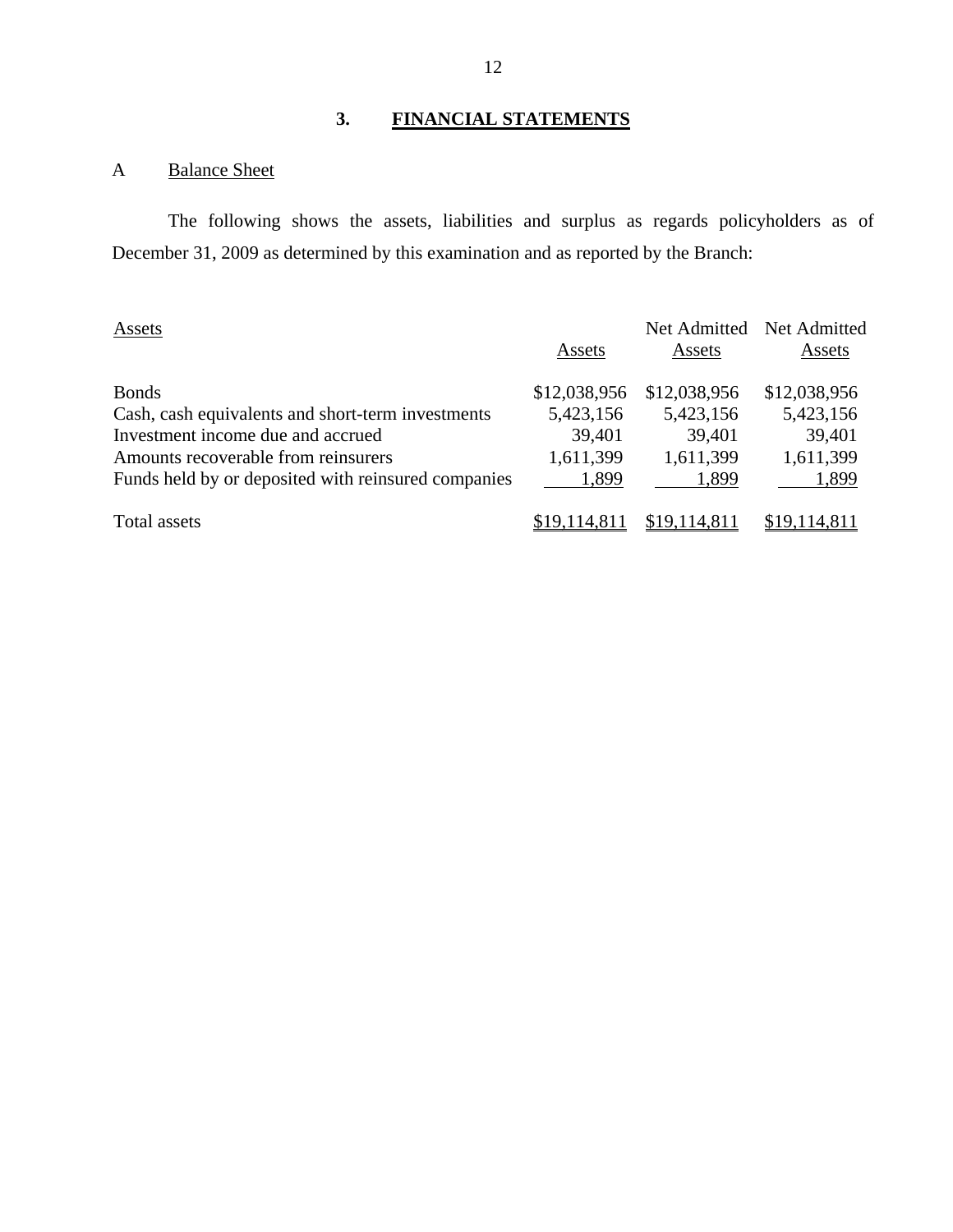# Liabilities, Surplus and Other Funds

#### Liabilities

| Liabilities                                                     |               |              |
|-----------------------------------------------------------------|---------------|--------------|
| Losses and loss adjustment expenses                             |               | \$5,284,434  |
| Reinsurance payable on paid losses and loss adjustment expenses |               | 3,993,931    |
| Other expenses (excluding taxes, licenses and fees)             |               | 65,025       |
| Funds held by company under reinsurance treaties                |               | 960,045      |
| Amounts withheld or retained by company for account of others   |               | 4,009        |
| Provision for reinsurance                                       |               | 235,000      |
| <b>Total liabilities</b>                                        |               | \$10,542,444 |
| Surplus and Other Funds                                         |               |              |
| Statutory deposits                                              | \$<br>250,000 |              |
| Unassigned funds (surplus)                                      | 8,322,367     |              |
| Surplus as regards policyholders                                |               | \$8,572,367  |
| Total liabilities, surplus and other funds                      |               | \$19.114.811 |

NOTE: The Branch has not been audited by the Internal Revenue Service since it became licensed in this state. The examiner is unaware of any potential exposure of the Branch to any tax assessment and no liability has been established herein relative to such contingency.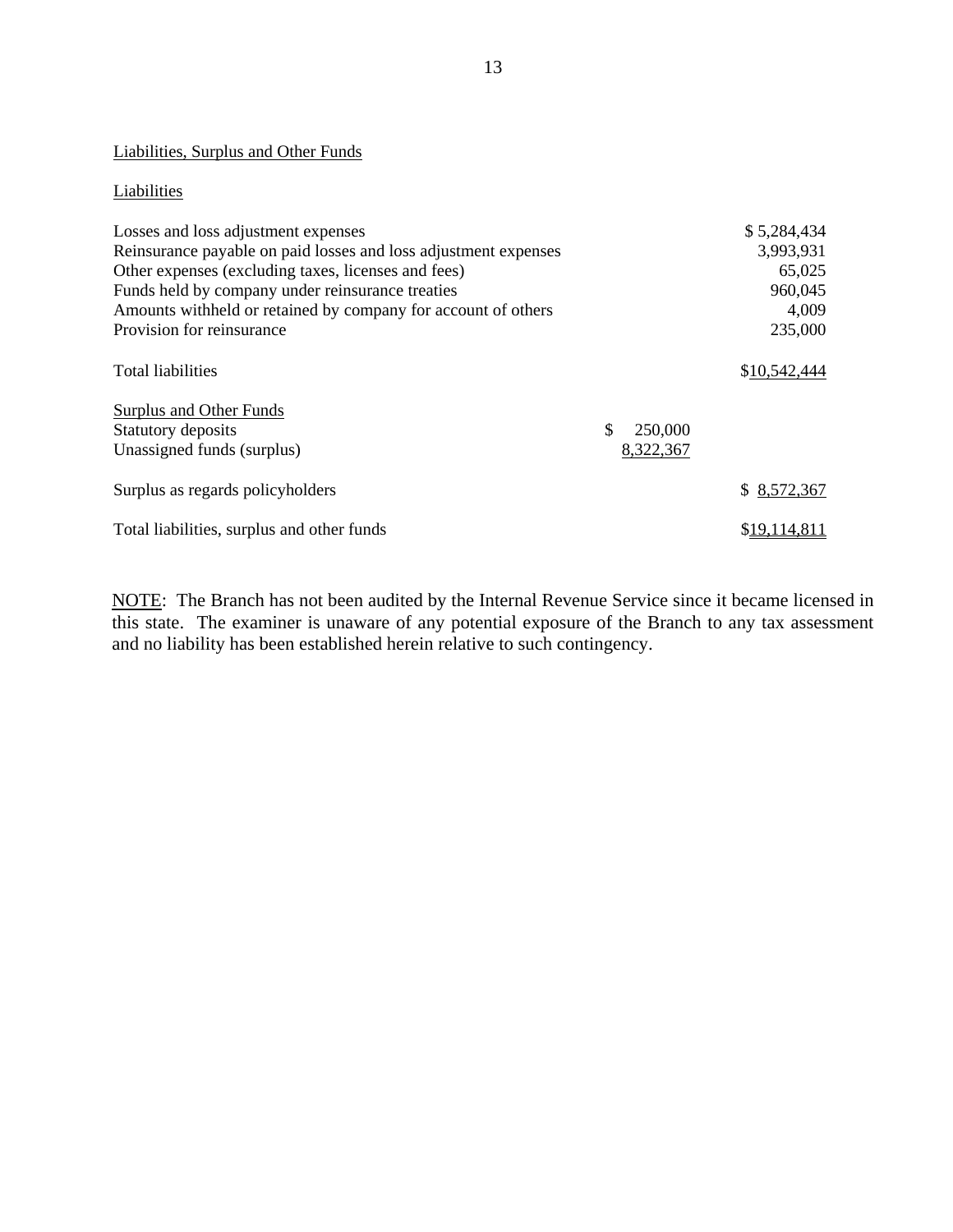# <span id="page-15-0"></span>B. Statement of Income

Surplus as regards policyholders increased \$1,815,141 during the four-year examination period January 1, 2006 through December 31, 2009, detailed as follows:

| <b>Underwriting Income</b>                                                                          |                      |              |
|-----------------------------------------------------------------------------------------------------|----------------------|--------------|
| Premiums earned                                                                                     |                      | \$<br>4.625  |
| Deductions:<br>Losses and loss adjustment expenses incurred<br>Other underwriting expenses incurred | \$264,210<br>336,136 |              |
| Total underwriting deductions                                                                       |                      | 600,346      |
| Net underwriting gain or (loss)                                                                     |                      | \$ (595,721) |
| <b>Investment Income</b>                                                                            |                      |              |
| Net investment income earned                                                                        | \$2,541,998          |              |
| Net investment gain or (loss)                                                                       |                      | 2,541,998    |
| Other Income                                                                                        |                      |              |
| Aggregate write-ins for miscellaneous income                                                        | \$<br>14             |              |
| Total other income                                                                                  |                      | 14           |
| Net income before dividends to policyholders and before federal<br>and foreign income taxes         |                      | \$1,946,291  |
| Federal and foreign income taxes incurred                                                           |                      | 123,919      |
| Net income (loss)                                                                                   |                      | \$1,822,372  |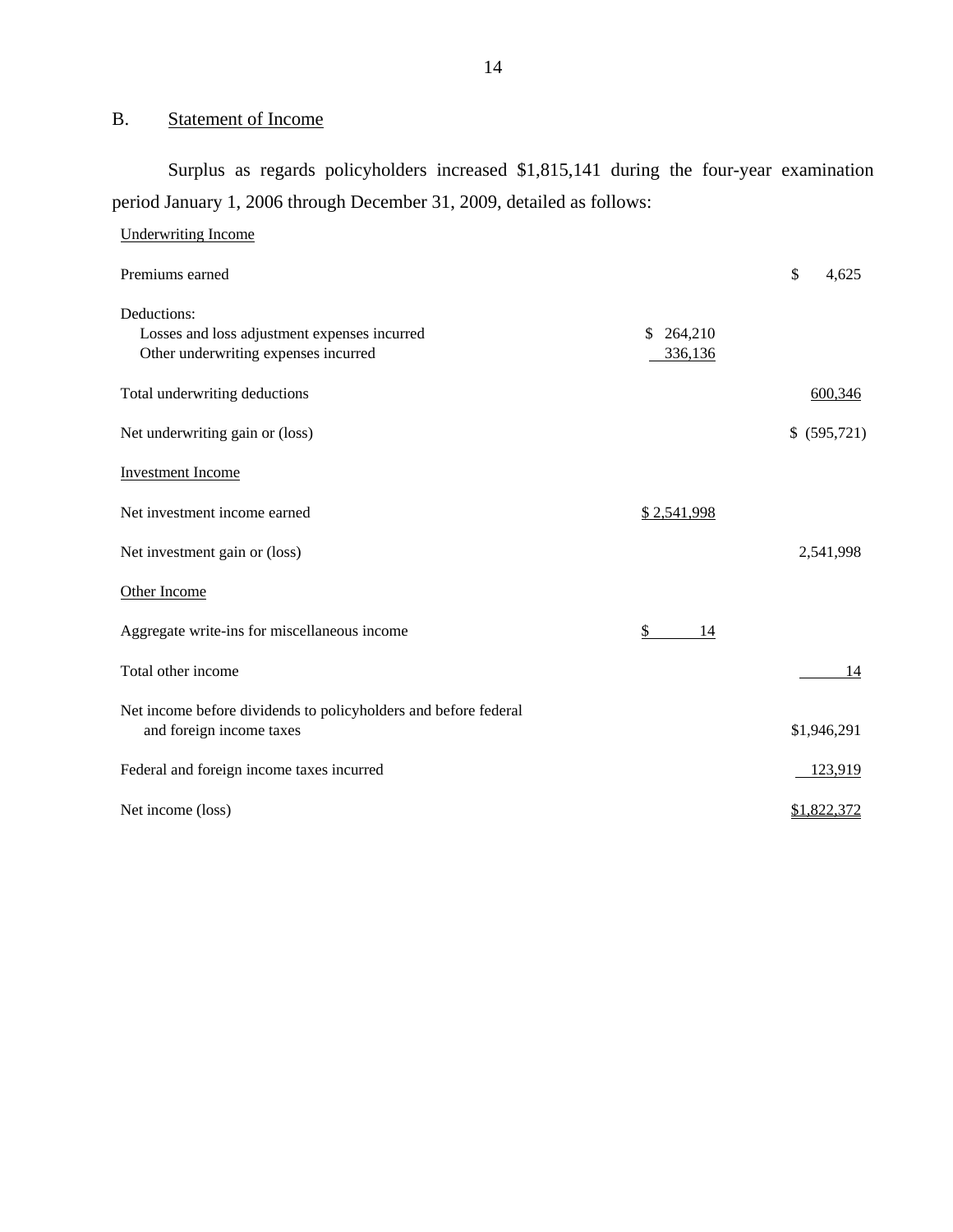# C. Capital and Surplus

| Surplus as regards policyholders per report on |
|------------------------------------------------|
| examination as of December 31, 2005            |

 $$6,757,226$ 

|                                     | Gains in<br>Surplus | Losses in<br>Surplus |           |
|-------------------------------------|---------------------|----------------------|-----------|
| Net income                          | \$1,822,372         | $\theta$             |           |
| Change in provision for reinsurance |                     | <u>7,231</u>         |           |
| Total gains and losses              | \$1,822,372         | \$7,231              |           |
| Net increase (decrease) in surplus  |                     |                      | 1,815,141 |

Surplus as regards policyholders per report on examination as of December 31, 2009  $\frac{$8,572,367}{2}$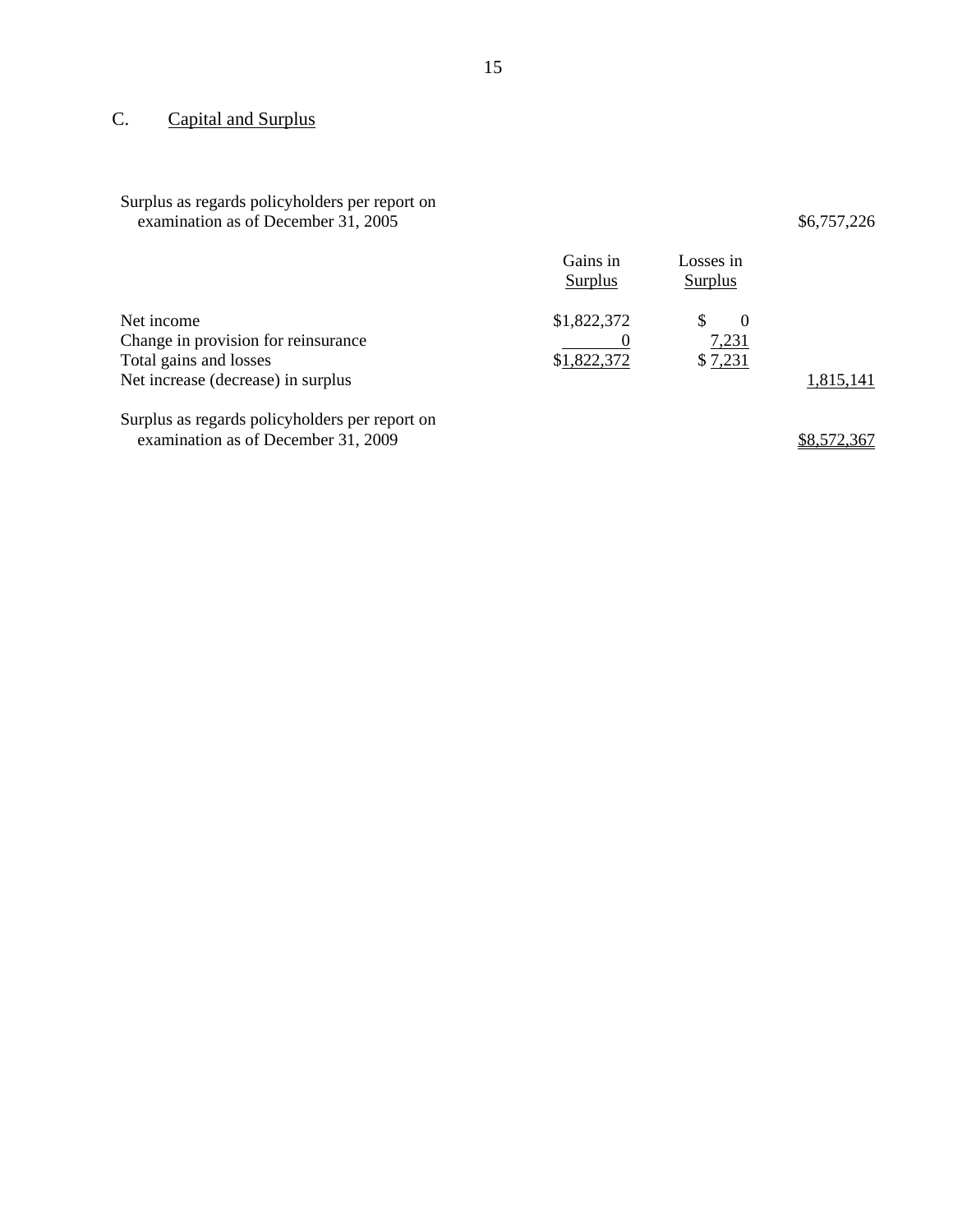#### **Trusteed Surplus Statement**

D. Trusteed Surplus Statement<br>The following statement shows the trusteed surplus of the Branch calculated in accordance with Section 1312 of the New York Insurance Law and as determined by this examination:

#### **Assets**

Assets<br>Securities deposited with state insurance Accrued interest income Accrued interest income 32,053 departments for the protection of all policyholders and creditors within the United States: New York Cash Total \$878,902 \$5,636 7,347 \$ 891,885 Vested in and held by United States Trustee for the protection of all of the Branch's policyholders and creditors within the United States: Bonds \$11,160,054 Cash 3,262,608 Total 14,454,715 Total gross trusteed assets  $$15,346,600$ Liabilities Liabilities as determined by this examination  $$10,542,444$ Deductions from Liabilities: Reinsurance recoverable on paid losses and loss adjustment expenses: Authorized companies  $$1,794,806$ Total deductions 1,794,806 Net liabilities (per Section 1312) \$8,747,638 Trusteed surplus (per Section 1312) 6,598,962 Total liabilities and trusteed surplus  $$15,346,600$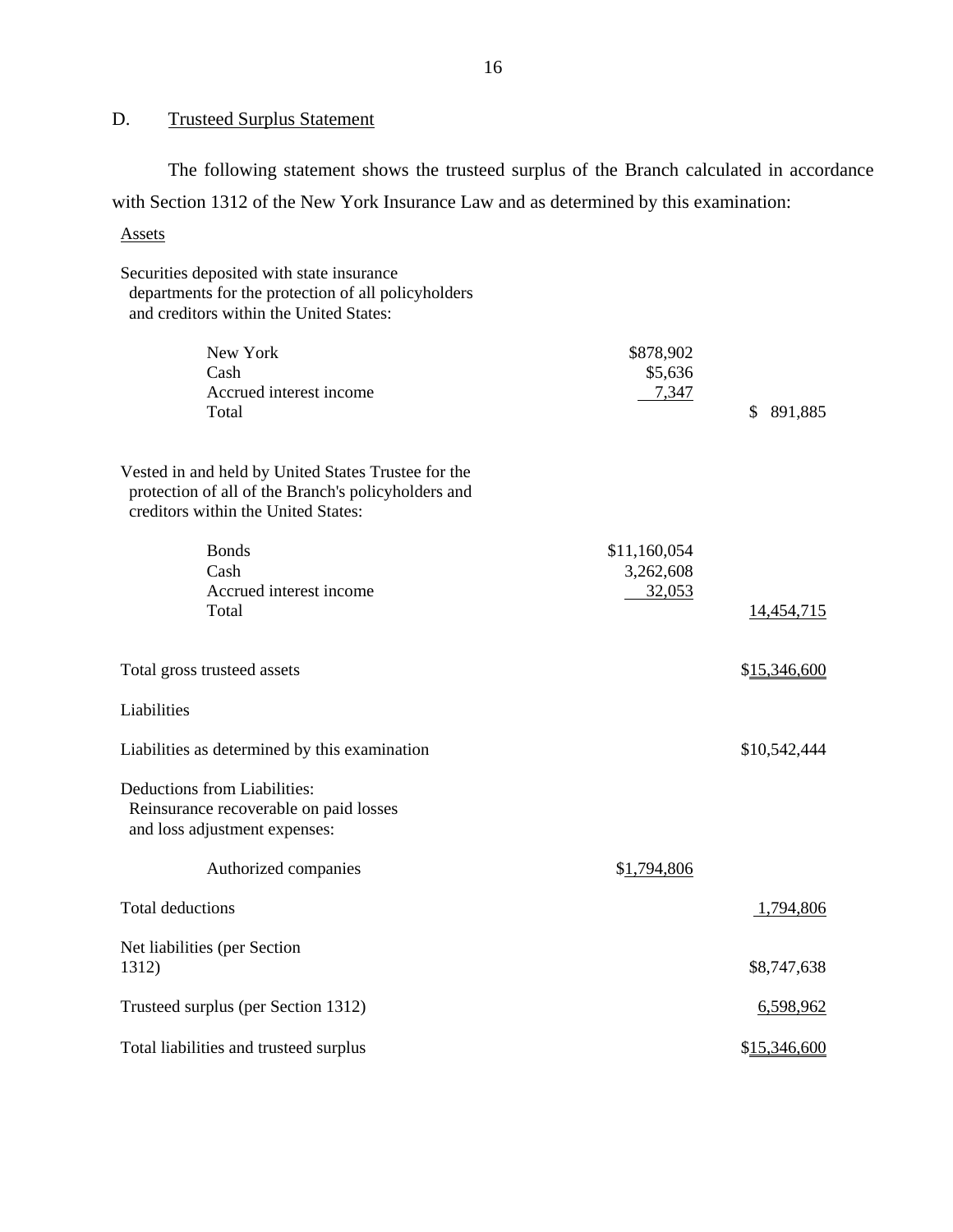#### **4. LOSSES AND LOSS ADJUSTMENT EXPENSES**

<span id="page-18-0"></span>The examination liability for the captioned items of \$5,284,434 is the same as reported by the Branch as of December 31, 2009. The examination analysis was conducted in accordance with generally accepted actuarial principles and practices and was based on statistical information contained in the Branch's internal records and in its filed annual statements.

Data anomalies were found in the Branch's 2009 Notes to Financial Statement (Asbestos & Environmental). The Branch responded that these anomalies were partially due to errors made during reporting and partially as a result of re-negotiation.

Also, the Department observed negative "Loss & Loss adjustment expenses" payments during 2009 as reported in the Branch's 2009 Schedule P - Part 1 Summary. The Branch responded that this is due to the timing difference in booking accounts.

Based on the above, it is recommended that the actuarial report comply with Paragraph 7 of the Actuarial Opinion section of NAIC instructions, which states in part as follows:

> "The technical component should provide sufficient documentation and disclosure for another actuary practicing in the same field to evaluate the work. This technical component must show the analysis from the basic data, e.g., loss triangles, to the conclusions."

It is also recommended that the technical discussions in the actuarial report include sufficient documentation and disclosure for another actuary practicing in the same field to evaluate the analysis.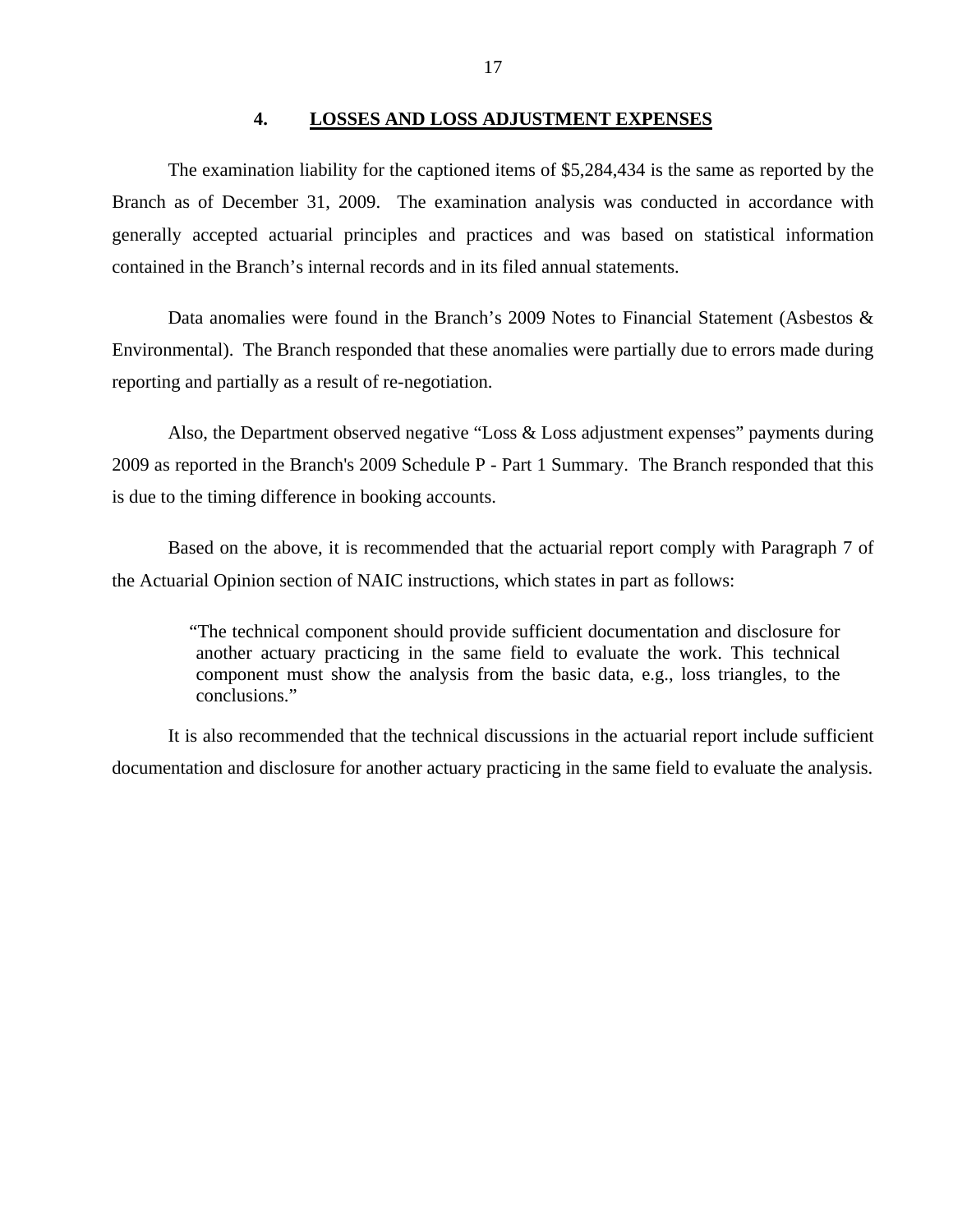# **5. COMPLIANCE WITH PRIOR REPORT ON EXAMINATION**

The prior report on examination contained eight recommendations as follows (page numbers refer to the prior report):

## ITEM PAGE NO.

**Trusteed Surplus Impairment** 

A. Trusteed Surplus Impairment<br>It was recommended that the Branch deposit additional qualifying assets with its United States trustee to eliminate the remaining impairment. 1, 18

The Branch has complied with this recommendation.

- Reinsurance Letters of Credit
- B. Reinsurance Letters of Credit i. It was recommended that the Branch amend its letter of credit with QBE Insurance and Reinsurance Ltd. to change the name of the beneficiary to Aviva Insurance Company of Canada (U.S. Branch), which is the legal name of the Branch. 7

The Branch has drawn down on this letter of credit. Therefore, this recommendation is no longer applicable.

ii. It was recommended that the Branch report letters of credit in U.S. dollars in its filed financial statements. 8

The Branch has complied with this recommendation.

- **Holding Company System** 
	- **Investment Management Agreement**

C. Holding Company System<br>i. Investment Management Agreement<br>It was recommended that the Investment Management Agreement between the Branch and Aviva Investment Canada Inc. be submitted to this Department for approval pursuant to Section 1505(d) of the New York Insurance Law. 10

The Branch has complied with this recommendation.

**Expense Allocation Agreement** 

ii. Expense Allocation Agreement<br>It was recommended that the Branch enter into a management agreement with its Home Office setting forth the services to be performed and the compensation to be paid by the Branch to its Home Office. 10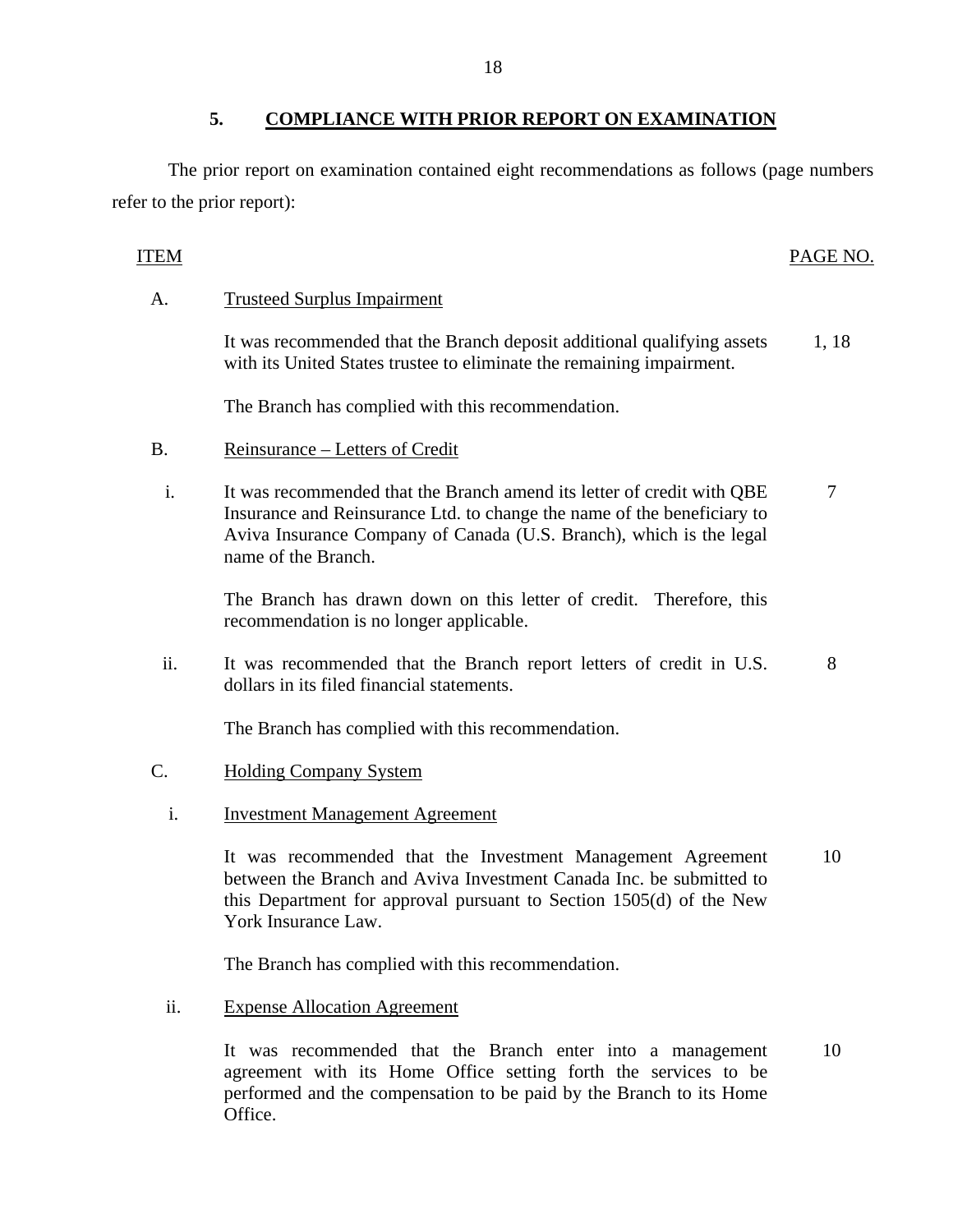Given the relatively small size of the US Branch operations, and the fact that the Home Office is providing the runoff services to the Branch at no cost, we have reconsidered this recommendation and no longer believe a management agreement is necessary.

### D. Accounts and Records

#### **Custodian Agreement**

It was recommended that the Branch amend its custodial agreement to include the safeguards and provisions per the NAIC Financial Condition Examiners Handbook Part 1, Section IV-J. 13

The Branch has complied with this recommendation.

#### **Losses and Loss Adjustment Expenses**

E. Losses and Loss Adjustment Expenses<br>It was recommended that the Branch provide to this Department sufficient documentation for the Department actuary to properly evaluate the Actuarial Report of the Branch. 19

> The Branch has not complied with this recommendation. A similar comment is made in this report.

# **Funds Held by Company Under Reinsurance Treaties** F. Funds Held by Company Under Reinsurance Treaties<br>It was recommended that the Branch reports funds held in its annual

statements in accordance with NAIC's Annual Statement Instructions. 20

The Branch has complied with this recommendation starting with the 2010 annual statement.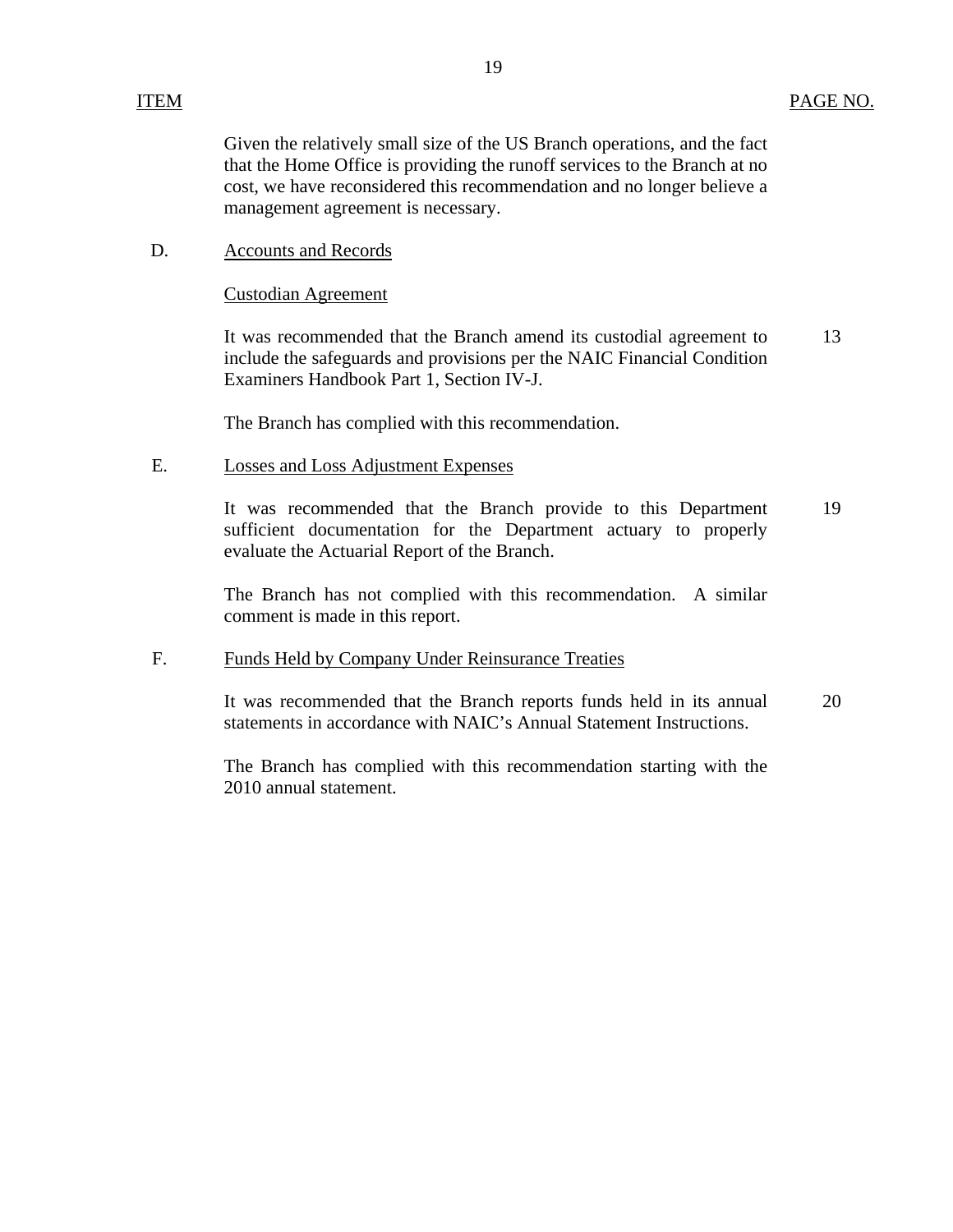# **6. SUMMARY OF COMMENTS AND RECOMMENDATIONS**

#### ITEM PAGE NO.

# **Holding Company**

8 A. Holding Company<br>It is recommended in the future that the Branch file its annual holding company registration statements in a timely manner pursuant to the provisions of Part 80-1.4 of Department Regulation 52.

## **Accounts and Records**

- B. Accounts and Records<br>i. It is recommended that the Branch maintain fully executed ceded 11 reinsurance contacts of all active reinsurance contracts.
- ii. It is recommended that the Branch resolve the remaining discrepancies 11 between itself and the ceding companies to determine if it has any unreported liabilities for assumed reinsurance balances payable.

## Losses and Loss Adjustment Expenses

- C. Losses and Loss Adjustment Expenses<br>i. It is recommended that the actuarial report comply with Paragraph 7 of 17 the Actuarial Opinion section of NAIC instructions.
	- ii. It is recommended that the technical discussions in the actuarial report 17 include sufficient documentation and disclosure for another actuary practicing in the same field to evaluate the analysis.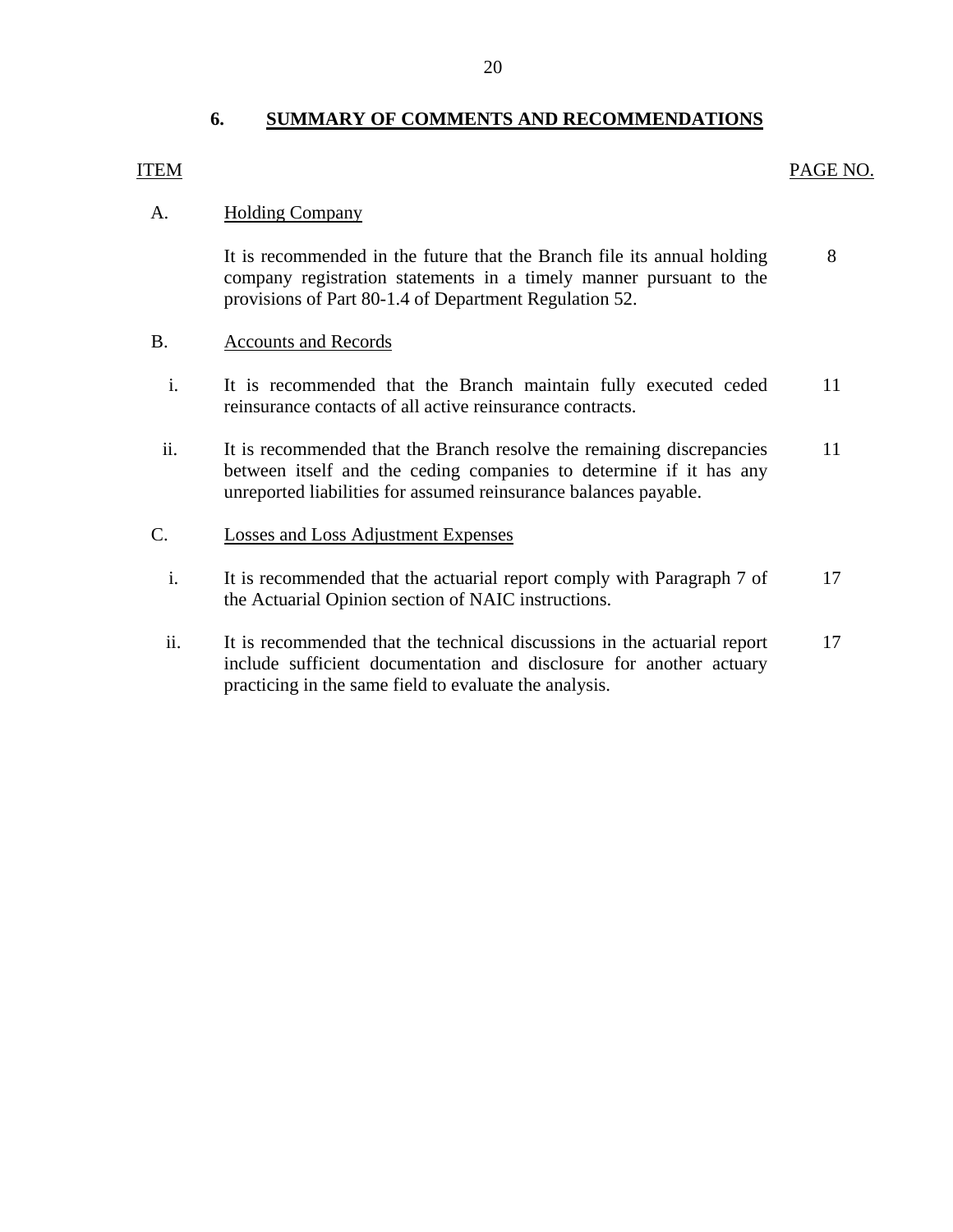Respectfully submitted,

 $\frac{1}{\sqrt{S}}$  Senior Insurance Examiner Sheik H. Mohamed,

STATE OF NEW YORK ) )ss: COUNTY OF ALBANY )

SHEIK H. MOHAMED, being duly sworn, deposes and says that the foregoing report, subscribed by him, is true to the best of his knowledge and belief.

 $\overline{a}$  $\sqrt{s}$ /s/ Sheik H. Mohamed

Subscribed and sworn to before me

this day of  $\qquad \qquad$  , 2011.